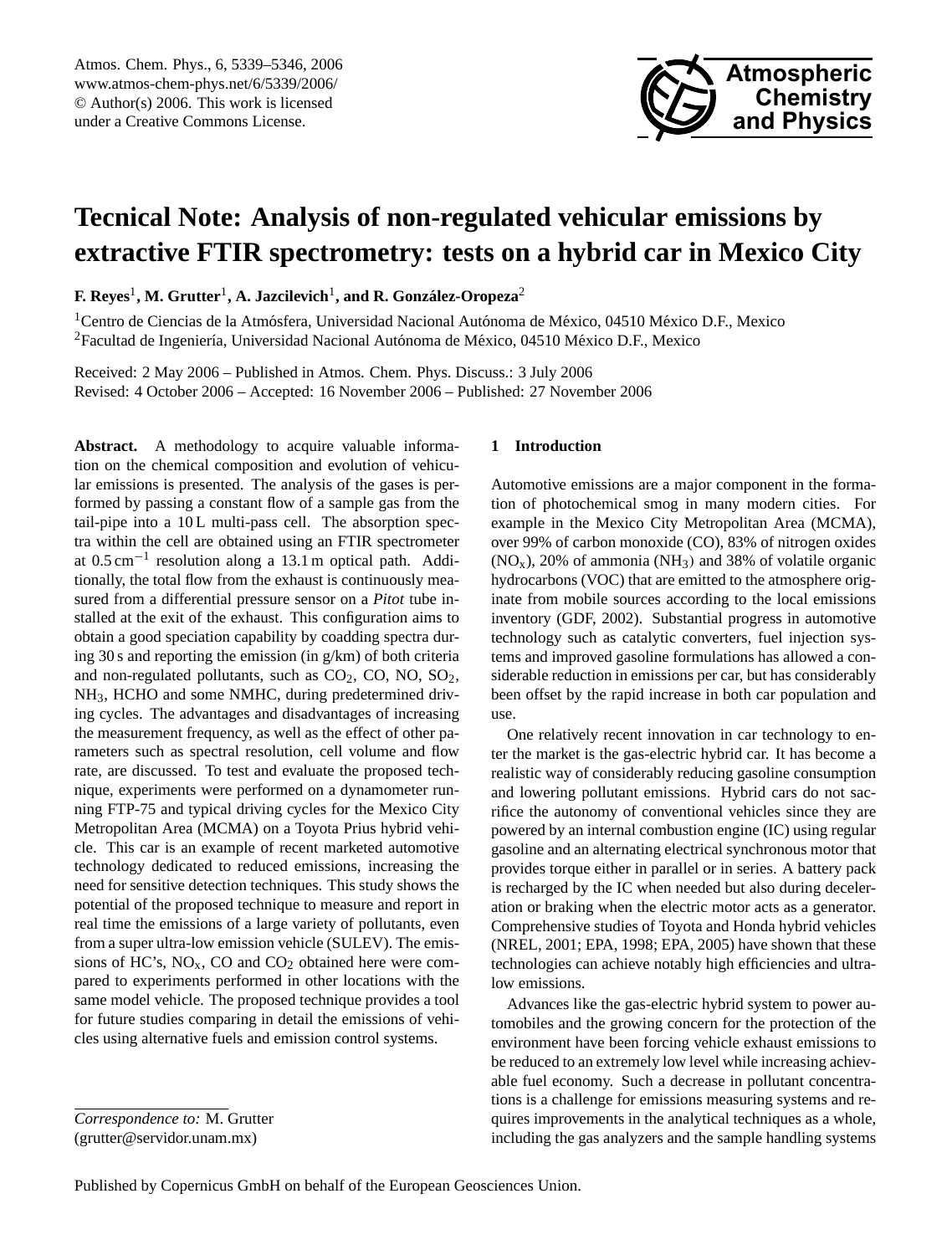

**Fig. 1.** Schematic diagram of the exhaust analysis system composed of a flow measurement tube, a sample line, water extraction valve, filters, gas cell and FTIR spectrometer.

(Adachi, 2000). Non-criteria gaseous emissions such as ammonia (NH<sub>3</sub>), nitrous oxide (N<sub>2</sub>O), aldehydes, aromatics, alcohols and other toxic and reactive compounds are receiving increased attention for their impact on human health and their potential in the formation of photochemical smog including secondary aerosols. New experimental methods to continuously monitor these pollutants are being developed.

NH<sub>3</sub> is an important non-regulated gas emitted by cars. It has been shown experimentally that  $NH_3$  emissions from vehicles may be more significant than previously thought (Durbin et al., 2001; Fraser et al., 1998; Shores et al., 2000; Kean et al., 2000; Baum et al., 2000; Gertler et al., 2001). This could contribute to increased levels of aerosols having health implications and playing an important role in the atmospheric chemistry of urban air (Finlayson-Pitts et al., 2000). It has been shown that the large concentrations of gaseous  $NH_3$  detected in Mexico City, peaking  $>30$  ppb in some places, are converted to accumulation mode aerosols (Moya et al., 2004). The emissions of  $N_2O$  have also been investigated and need to be properly regulated since it is an important greenhouse gas (Berges et al., 1993; Ballantyne et al., 1994; Michaels et al., 1998; Baronick et al., 2000) having a global warming potential 296 times greater of that of carbon dioxide (IPCC, 2001). The global atmospheric concentration of  $N_2O$  has steadily increased 1.5 ppb/year in the past two decades, and is now 16% (46 ppb) larger than before the start of the Industrial Era (1750).

Since  $N_2O$  and  $NH_3$  are primarily formed in reactions that occur on the reduction catalyst surface, their emissions need to be investigated in specific operating conditions and for specific fuel types. Only the more recent emissions inventory of the Mexico City Metropolitan Area (GDF, 2002) includes ammonia, although the estimates are calculated based on studies made on other locations rather that from measurements performed locally. These estimates need to be reconsidered based on real observations in order to determine more precisely what fraction of the total ammonia and  $N_2O$  emissions in the city originate from mobile sources.

FTIR (Fourier Transform Infrared) spectroscopy is now considered a valuable and useful tool for vehicle emission analysis due to its multicomponent analysis capability, sensitivity and time resolution (Adachi, 2000; Durbin, 2002). It is especially well suited for monitoring non-regulated pollutants when testing alternative fuels and newer emissioncontrol technologies. The FTIR technique is a well established methodology which has been validated by several regulatory and standardization agencies for extractive gassampling analysis (EPA, 1998a; NIOSH, 2000; VDI, 2000; ASTM, 2002; CARB, 2004). It is known as a reliable, selfvalidating (in terms of post-analysis verifications) and powerful method, capable of monitoring several gaseous pollutants simultaneously.

As opposed to the widely used constant volume sampler (CVS), the FTIR technique does not require dilution, which in the case of the ultra low emission vehivles (ULEV) or the SULEV, becomes a problem since the concentrations of pollutants are more difficult to detect and monitor with sufficiently high-response times. The CVS systems may run into the problem that the pollutant concentrations from the low emission vehicles may be similar to those in the ambient air used for the dilution. FTIR can measure the raw exhaust directly. Many highly reactive species in the exhaust can be measured by FTIR even below the part-per-million levels, replacing several discrete analyzers which may require complicated calibration procedures. The sampling techniques, however, remain advantageous when detailed analysis is desired, such as complete hydrocarbon speciation achievable with gas chromatographic methods.

The objective of this study was to develop a methodology to measure in real-time detailed emissions of vehicular exhausts using FTIR spectroscopy. Particular emphasis was placed on evaluating emissions of regulated and nonregulated gases such as  $NH_3$ , N<sub>2</sub>O, NO, CH<sub>4</sub>, non-methane hydrocarbons ( $C_2H_2$ ,  $C_2H_4$ ,  $C_2H_6$ ), formaldehyde ( $H_2CO$ ) and methanol ( $CH<sub>3</sub>OH$ ) as part of an ongoing project to improve the emission inventories used in air quality models.

# **2 Experimental section**

Emission experiments were preformed on a Toyota 2002 Prius Hybrid vehicle on a dynamometer facility located at the Department of Engineering (UNAM), running typical MCMA driving cycles. Emission factors were obtained from the FTIR spectroscopic measurements in conjunction with exhaust flows determined with a *Pitot* tube installed on the tail-pipe.

The general set-up used for vehicle exhaust analysis is depicted in Fig. 1. It consists of a test vehicle on a chassis dynamometer, a mass flow measurement system on the tailpipe, a sample extraction line, a gas cell and an FTIR spectrometer. The gas sample is drawn from a stainless steel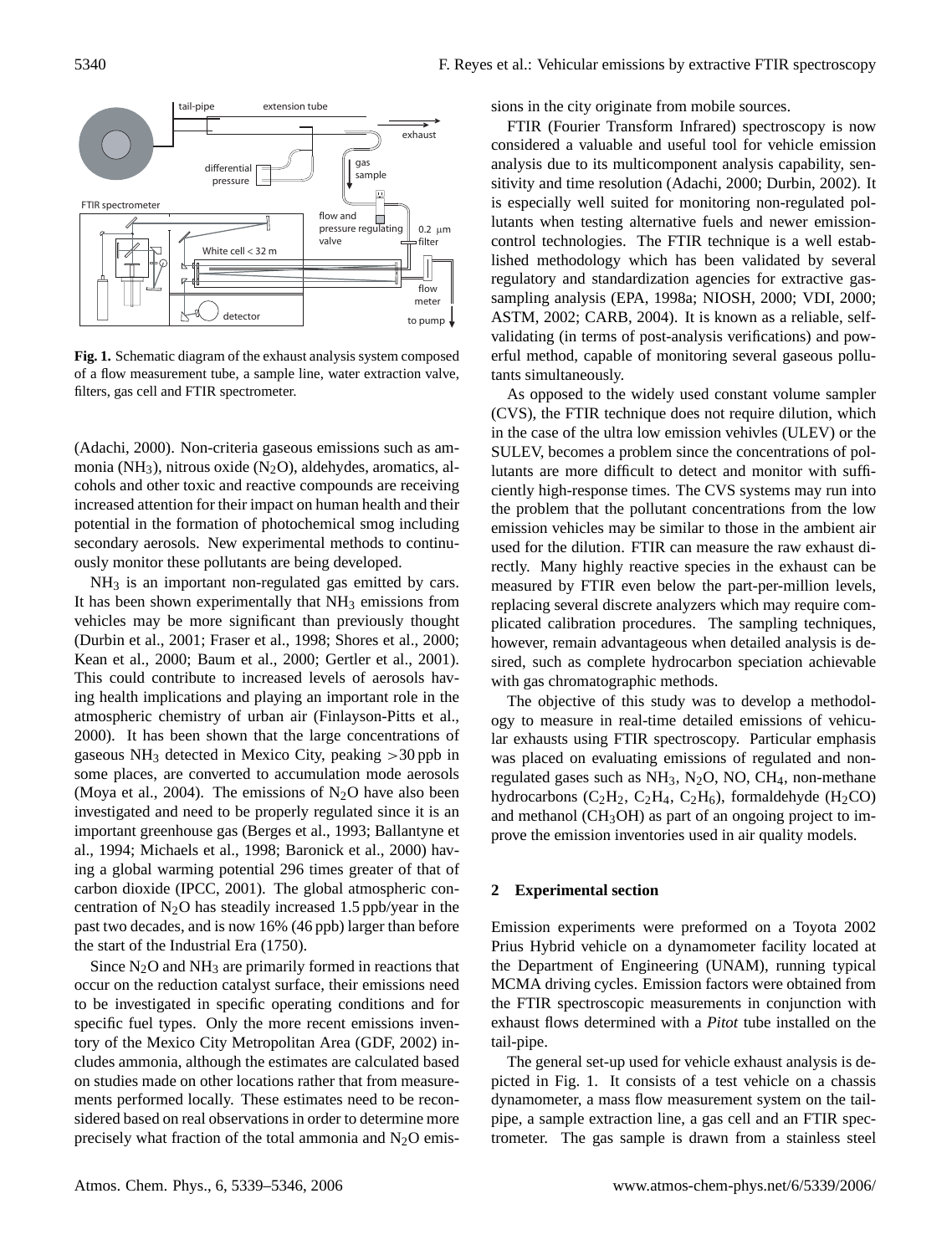extension tube by a probe connected to an unheated Teflon hose (length: 2.3 m, ID:  $3/16$  in), which is pumped at a constant flow of 26 liters min<sup>-1</sup>. Before entering the 10 liter gas cell, which was heated to 185◦C and held at a constant pressure of 400 mbar, the sample gas passes through a flow and pressure-regulating valve and a  $0.2 \mu$ m porous particle filter. The flow time between the tail-pipe and analytical region is 3 s.

## 2.1 On-line measurements of non-regulated gases

The FTIR spectrometer used for the analysis is the same instrument deployed previously for the measurement of ambient air in the MCMA both in the extractive configuration (Grutter, 2003a) and along a 426 m open-path (Grutter, 2003b). The interferometer is a Nicolet<sup>®</sup> Nexus with a maximum unapodized resolution of  $0.125 \text{ cm}^{-1}$ , which is equipped with a ZnSe beamsplitter and a  $N_2(1)$  cooled MCT detector. The operating spectral range is 700 to 4000 cm−<sup>1</sup> . The pollutant gas concentrations are retreived from the measured spectra with a non-linear least-squares algorithm. Reference spectra are synthetically generated from the HITRAN spectral database when available (Rothman, 2005), or from infrared libraries. In order to avoid interferences from ambient pollutant levels, a spectrum before and after the experiment from ventilated laboratory air was taken and used as background.

A detailed discussion of the optimal parameters used for the analysis of exhaust gases from vehicles by FTIR spectroscopy has been reviewed elsewhere (Adachi, 2000; Larry, 1986). Basically, the main factors to be considered are spectral resolution, scanning velocity, optical path length, cell volume and sampling flow-rate. The first three factors define the sensitivity of the measurement while the spectrometer's response time will be determined by the latter two. At lower spectral resolutions ( $\geq 1$  cm<sup>-1</sup>), higher signal-to-noise leads to lower detection limits and higher response times of the spectrometer, whereas selectivity will greatly be affected by interferences of other absorbing species. For this application, the spectral resolution, mirror velocity and integrating time were set at 0.5 cm−<sup>1</sup> , 1.9 m/s and 25 s, respectively. The optical-path within the closed "White" cell was set at 13.1 m, corresponding to 16 passes, to avoid saturated absorptions for some gases. These parameters were chosen to obtain good sensitivity and speciation capability rather than a fast response, which in this case is limited by the sample flow time through the cell. With the given cell volume and sample flow rate, the sample renewal time was approximately  $\sim$ 20 s. Experiments with higher system's response times (5 s) can be achieved by replacing the gas cell with one of smaller volume (0.75 L) and operating the spectrometer at lower spectral resolutions  $(1.0 \text{ cm}^{-1})$ , but the results of these tests are not included in the present contribution. In Fig. 2a, one can observe the dependence of the relative spectral noise, calculated as the root-mean-square (RMS) in the  $2400-2500$  cm<sup>-1</sup>



**Fig. 2. (a)** Spectral noise expressed as the root-mean-square (RMS) in the region 2400–2500 cm−<sup>1</sup> as a function of acquisition time for 0.5 and 1.0 cm−<sup>1</sup> resolutions. **(b)** Spectral noise versus spectral resolution keeping the acquisition time constant.

spectral window, with acquisition time for two different spectral resolutions. The spectral noise can be related to the sensitivity since the concentrations of the gases are retrieved from the measured spectra by a non-linear least-squares algorithm. Similarly, the noise is plotted against the spectral resolution in Fig. 2b, where a fast decrease in sensitivity is observed for the higher spectral resolutions, a  $0.5 \text{ cm}^{-1}$  spectral resolution was chosen for this study.

#### 2.2 Flow measurements

The mass flow rate was measured directly in the exhaust stream, although it is also possible to determine it from the intake flow (prior to the compressor) or after the compressor prior to the engine. The exhaust stream is the most logical choice since this would be a direct measurement of the stream associated with the emissions that are being measured (Mridul, 2001). The vehicle tail-pipe was connected to a stainless steel extension tube (length: 1.4 m; ID: 2.5 in.), which was equipped with a *Pitot* tube centered within the extension tube allowing a direct measurement of the dynamic and static pressures by means of a low-differential pressure transmitter (Cole-Parmer A068071-18, range 0–0.62 mbar) and a K-type thermo-couple. The signals where averaged and registered with a National Instruments® card (DAQ-6035) every 1 s running under the LabView® environment. From this information, the gas velocity within the extension tube and thus the flow rate could be calculated. A comparison and calibration of the flow rate from the *Pitot* tube in the 110– 1340 liter min−<sup>1</sup> range could be performed against a hot-wire system (Dantec. Stream Line 90N10). A plot of this data, presented in Fig. 3, shows a deviation from linearity in the lower end of this range, associated with the limited sensitivity of the *Pitot* tube system. Mass-flow rates for the tickover mode, however, where measured independently, averaged and used where appropriate.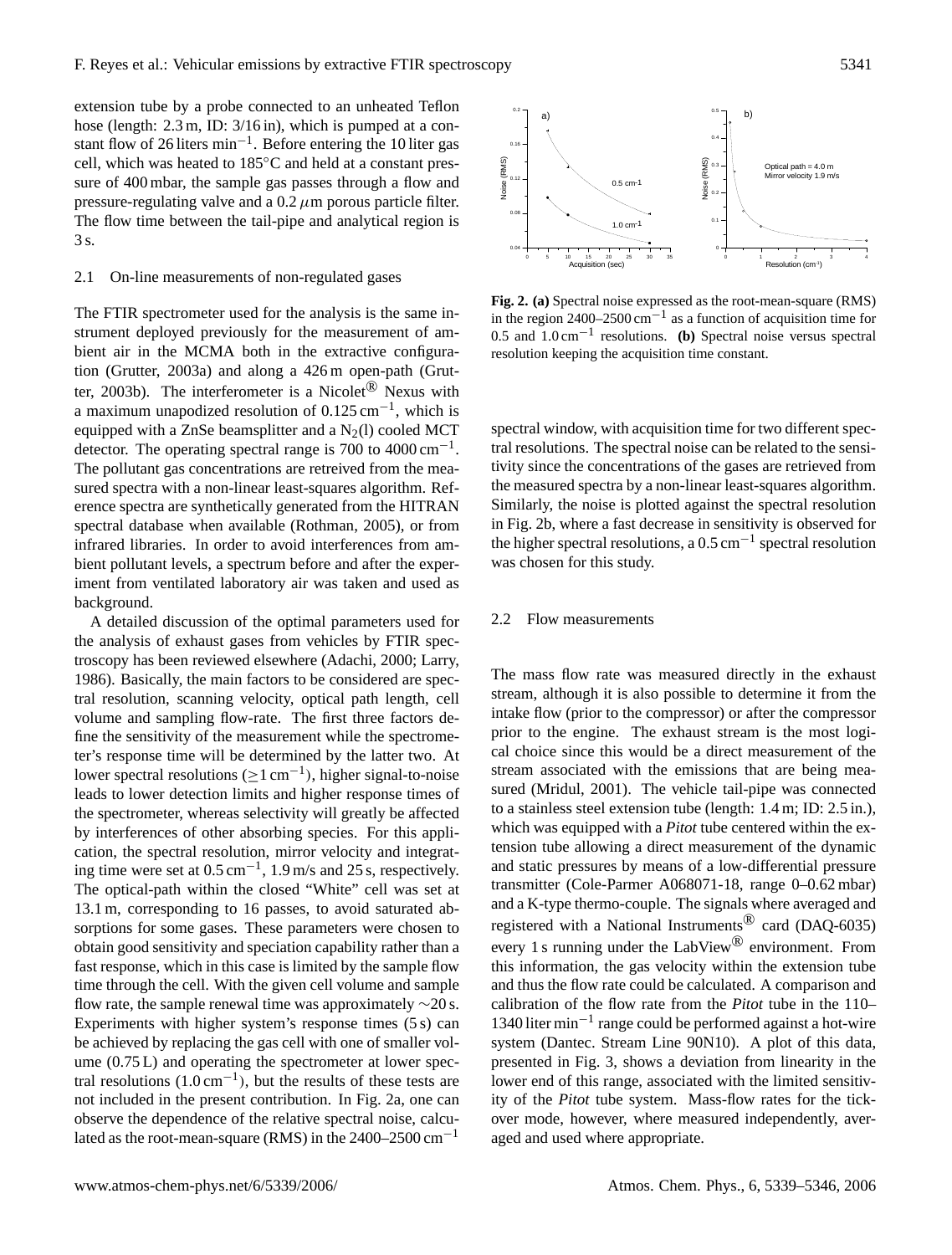

**Fig. 3.** Calibration curve of the tail-pipe flow rate measured continuously with the *Pitot* tube versus a hot-wire system.

#### 2.3 Test vehicle

The test vehicle was a Toyota Prius Hybrid System (THS) model 2002, that was lent to the University by the Mexican Ministry of the Environment (INE-SEMARNAT) for a 2-week period. This vehicle is powered by an internal combustion engine (16-valve, 1.5-liter displacement, in line 4 cylinder engine) using the local regular unleaded gasoline PEMEX Magna (DGN-SECOFI, 1994) and an alternating electrical synchronous motor. The electric drive is composed of a permanent magnet AC synchronous motor, a generator, an inverter and a nickel-metal hydride battery pack, which is recharged during deceleration or breaking allowing it to operate as a regular light-duty vehicle. The 2002 hybrid motor is capable of producing 58 horsepower at 4000 rpm. For more details on the THS the reader is advised to access [\(http://www.toyota.com/prius/\)](http://www.toyota.com/prius/).

## 2.4 Dynamometer and driving cycles

A chassis dynamometer built by the Department of Engineering of UNAM (Santiago et al., 2000) was used for the emission tests. The rolls supporting the front wheels of the vehicle are equipped with magnetic brakes that apply a constant force during the driving cycle in order to simulate the mass of the vehicle. This does not reproduce the full effect of vehicle inertia. The magnitude of the applied resistance was based from values determined in previous studies.

Five driving cycles developed for different regions of Mexico City (González et al., 2003), labeled according to section of the city (SO=south-west, CE=center, NE=north-

east, NO=north-west, SE=south-east), comprise the MCMAsequence used in these experiments. Each cycle is between 323 and 1002 s long and the entire sequence is more than 1 h long. Cycles of the Federal Test Procedure (FTP-75) were also run at the dynamometer for comparison purposes. As can be expected from the traffic conditions in Mexico City and the reduced number of highways, the MCMA sequence has a much lower average velocity (17 km/h) than the FTP-75 cycle (45 km/h), commonly used in the United States for evaluating vehicular emissions.

## **3 Results and discussion**

The test vehicle and dynamometer were instrumented so that the following parameters were registered during the driving sequence: velocity, rpm, torque, power, temperature of the oil, temperatures before and after the catalytic filters, voltage and current from the battery pack, flow and temperature at the tail-pipe. Moreover, fuel consumption and distance were registered before and after every driving cycle. In Fig. 4, some of these parameters are plotted during a coldstart sequence. It can be seen by following the revolutionsper-minute (rpm) curve that the internal-combustion engine of the hybrid vehicle is permanently on during the first 6 to 9 min when started in cold conditions, although this may vary depending on the state-of-charge of the battery pack. The rpm's, which were measured directly at the spark-plugs by a reflective sensor, HOA1405, correlate very well with the mass-flow measured at the tail-pipe by the *Pitot* tube. The information acquired during the cycles, together with the concentration of various gases measured at the tail-pipe with the FTIR spectrometer, allowed for the determination of emission factors either in mass units per volume of fuel consumed or per distance traveled. Even though the concentration of the gases increases at the tail-pipe due to accumulation when the IC engine stops, as can be seen at ∼500 s in Fig. 4, the calculated emissions during these events cancels out since the mass flow at the tail-pipe is zero. These events become more frequent as the hybrid vehicle reaches a quasi steady-state. The evolution of certain gases, as will be shown later, can also be followed and analyzed along specific driving conditions. Data of six MCMA sequences on the Prius 2002 were used to calculate the emission levels presented here. The average emissions from three cold-start MCMA sequences and three hot-start sequences, together with four FTP-75 cycles (bag #3) run for comparison purposes, are presented in Table 1. It is evident when comparing the results from the local MCMA to the more widely used driving FTP sequence, that the emissions of some pollutants depend strongly on local driving patterns and habits. This could have important impacts on estimated emission factors from mobile sources at various locations.

studies as well as this work. Although an evaluation of Table 2 presents a summary of the results from other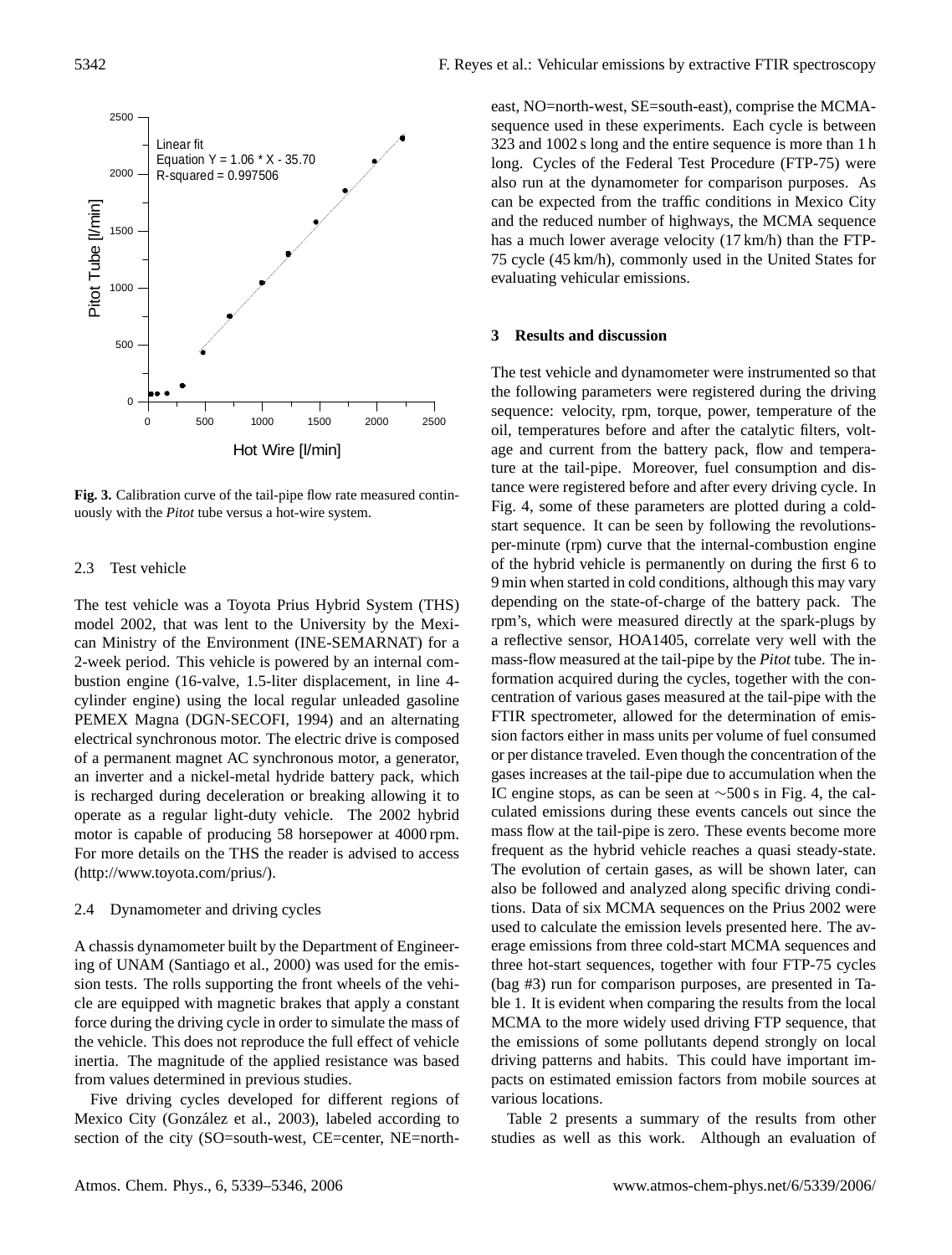

**Fig. 4.** Example of some of the parameters registered from the Toyota Prius during the first 2500 s of the MCMA-driving sequence. This section corresponds to the first three cycles (SO, CE and part of NE) run during the cold-start phase.

**Table 1.** Emissions from the Toyota Prius 2002 tested on a dynamometer under typical Mexico City conditions and during the hot FTP-75 cycle (Bag 3). The standard deviation from all test considered are given in brackets.

| Emissions       | MCMA cold-start<br>sequence | <b>MCMA</b> hot-start<br>sequence | FTP hot-start<br>phase |
|-----------------|-----------------------------|-----------------------------------|------------------------|
| $CO2$ (g/km)    | 50.4 (19.2)                 | 40.5(8.1)                         | 48.0(6.0)              |
| CO(g/km)        | 0.8(0.4)                    | 0.6(0.2)                          | 0.60(0.1)              |
| $NH_3$ (mg/km)  | 9.4(3.2)                    | 8.8(3.0)                          | 1.56(1.0)              |
| $CH_4$ (mg/km)  | 6.7(3.1)                    | 5.2(1.2)                          | 3.73(1.1)              |
| $CH3OH$ (mg/km) | 6.7(2.2)                    | 6.2(2.0)                          | 1.51(0.9)              |
| $NMHC$ (mg/km)  | 5.7(3.9)                    | 4.1(1.9)                          | 4.09(1.5)              |
| $N2O$ (mg/km)   | 2.7(2.4)                    | 2.7(2.7)                          | 2.59(1.7)              |
| $NO$ (mg/km)    | 1.6(1.4)                    | 1.7(1.1)                          | 2.83(0.9)              |
| $SO_2$ (mg/km)  | 1.4(0.6)                    | 1.3(0.5)                          | 1.03(0.4)              |
| $H_2CO$ (mg/km) | 0.05(0.02)                  | 0.06(0.02)                        | 0.07(0.03)             |

a single vehicle cannot be representative of a class of vehicles (something that is still very difficult to achieve for hybrid vehicles), it is worthwhile comparing results from multiple investigations and among different driving patterns. Not surprisingly, Table 2 indicates that emissions from hybrid vehicles are considerably lower than from fleets of conventional vehicles tested in different locations. In general, the  $CO<sub>2</sub>$  emissions from the Prius tested here are a factor of two or more lower than from studies performed on the Toyota Prius vehicle in other locations, whereas the CO emissions are 2–8 times higher (see supplemental information [http://www.atmos-chem-phys.net/6/5339/2006/](http://www.atmos-chem-phys.net/6/5339/2006/acp-6-5339-2006-supplement.zip) [acp-6-5339-2006-supplement.zip\)](http://www.atmos-chem-phys.net/6/5339/2006/acp-6-5339-2006-supplement.zip). NO emissions running in the FTP hot-start cycles are also slightly higher in this evaluation when compared to the study performed by NREL, although here NO emissions is reported specifically rather than  $NO<sub>x</sub>$  (NO+NO<sub>2</sub>). Fuel consumption in our study is fairly similar to the ones reported for city conditions elsewhere. EPA reports 52 mpg (EPA, 1998) and NREL 57.3 mpg (NREL, 2001) for cold-start conditions. The consumption results in this study were 47.8 mpg during the coldstart and 50.6 mpg during the hot-start of the MCMA sequence. The average fuel consumption for the hot FTP-75, however, was 73.6 mpg. Although the lack of inertial weights (higher fuel economy) in this experiment may account for most of the reduced  $CO<sub>2</sub>$  observed, other factors such as gasoline composition and altitude are likely to make a contribution. Moreover, the considerably higher CO and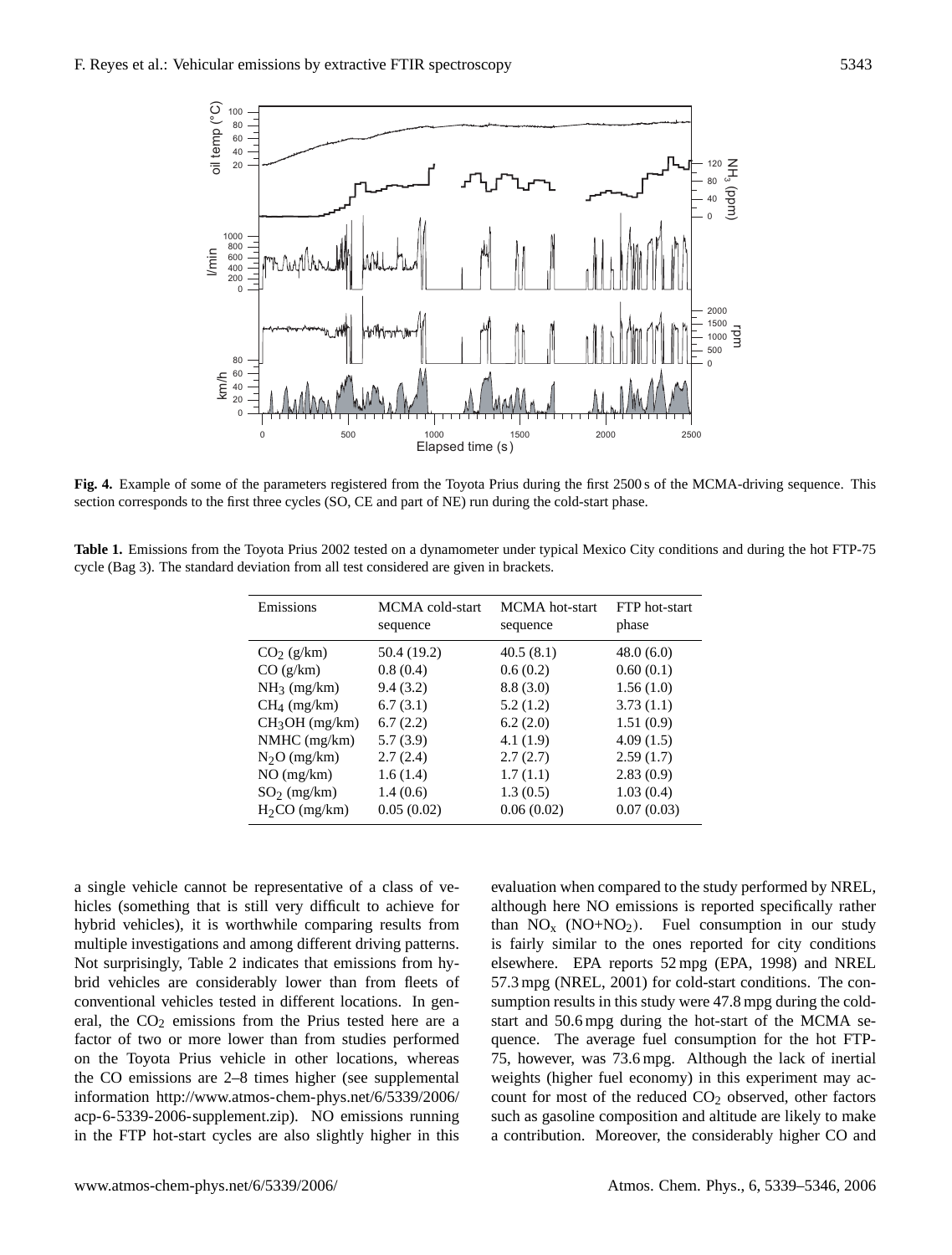| Table 2. Comparison of emissions from other studies with this work. |  |  |
|---------------------------------------------------------------------|--|--|

| Emissions                            | CO <sub>2</sub><br>g/km | CO<br>g/km | <b>NMHC</b><br>g/km | NO.<br>mg/km | N <sub>2</sub> O<br>mg/km | NH <sub>3</sub><br>mg/km |
|--------------------------------------|-------------------------|------------|---------------------|--------------|---------------------------|--------------------------|
| Fleet, 39-vehicle, FTP <sup>a)</sup> |                         | 4.31       | 0.258               | $358^{g}$    |                           | 34                       |
| Fleet, ages 1993-1995b)              |                         | 2.11       | 0.250               | 620          |                           |                          |
| Prius, FTP, EPA <sup>c)</sup>        | 110.0                   | 0.27       | 0.035               | 328)         |                           |                          |
| Prius, FTP, NREL <sup>d)</sup>       | 98.2                    | 0.07       | 0.006               | 1.98         |                           |                          |
| Prius, FTP, Mexico <sup>e)</sup>     | 49.2                    | 0.62       | 0.005               | 3.22         | 1.3                       | 1.5                      |
| Prius, MCMA, Mexico <sup>f)</sup>    | 44.0                    | 0.70       | 0.005               | 1.16         | 1.3                       | 9.2                      |

a) (Durbin et al., 2001) average age 1996. <sup>b)</sup> On-road measurements by Bishop (1997) in Monterrey, Mexico. <sup>c)</sup> (EPA, 1998), all 4 bags weighted.  $^{d)}$  (NREL, 2001), all 4 bags weighted.  $^{e)}$  This work, FTP-75, Hot-start phase (Bag #3 only). <sup>f)</sup> This work, hot-start sequence. <sup>g)</sup>  $NO<sub>x</sub>$  is reported rather than NO.



**Fig. 5.** Evolution of the gas concentrations at the tail-pipe of the Toyota Prius for NO,  $N_2O$  and NH<sub>3</sub> (in  $\mu g/m^3$ ) after cold-start of the first 700 s of the MCMA driving sequence.

NO emissions found in this study compared to NREL following the FTP-75 driving cycles, would suggest that these factors are affecting the emissions for which this vehicle was designed.

Although the Prius emissions of  $NH<sub>3</sub>$  and  $CH<sub>3</sub>OH$  (shown in Table 1) are low compared to the emissions of fleets composed of conventional vehicles, it is interesting to observe such large discrepancies when different driving patterns are analyzed. Substantial sampling losses of these soluble gases are not anticipated since only less than 8% of the total exhaust water was held at the trap shown in Fig. 1. In the supplemental information [\(http://www.atmos-chem-phys.net/6/](http://www.atmos-chem-phys.net/6/5339/2006/acp-6-5339-2006-supplement.zip) [5339/2006/acp-6-5339-2006-supplement.zip\)](http://www.atmos-chem-phys.net/6/5339/2006/acp-6-5339-2006-supplement.zip) is also shown, that the amount of ammonia dissolved in the condensed water is negligible under these operating conditions. Lower driving speeds tend to release less NO per distance traveled but considerably more  $NH_3$  and  $CH_3OH$  than when driving at higher speeds (FTP). This has been noted elsewhere (Heeb et al., 2004) and made evident in this study, suggesting that important uncertainties may arise when estimating the emission factors of mobile sources using different driving patterns from those practiced in that location.

Figure 5 shows the evolution of NO,  $N_2O$  and  $NH_3$  as the temperature of the catalytic converter increases and reaches a specific working range. In this plot one can observe that the emission of NO is rapidly reduced to very low values as the catalyst heats up after cold ignition, giving rise to moderate  $N_2O$  and eventually  $NH_3$  emissions. It is also evident that since the IC engine is constantly turning on and off, happening after 400 s in this particular example, the temperature within the catalytic filter is not stable and may never reach a steady state in hybrid vehicles. This non-steady operation could be affecting the efficiency of the filter. The increase of NO and NH<sup>3</sup> after the ∼2 min cool-down observed in the plot could be a proof of this.

#### **4 Conclusions**

In summary, the methodology described here serves as a valuable tool to determine vehicle emissions of both regulated and unregulated gaseous pollutants. In particular, it has been shown that it can be used to measure real-time emissions from vehicles below the ULEV standards. This study presents the first reports of non-regulated emissions of a hybrid vehicle tested in a high altitude location and using the local gasoline for MCMA driving patterns. Results include the emissions of  $CO<sub>2</sub>$ , CO, CH<sub>4</sub>, selected NMHC, NO,  $N_2O$ ,  $NH_3$ ,  $SO_2$ ,  $H_2CO$  and  $CH_3OH$  both for the MCMAsequence and the FTP-75 (bag #3) driving cycles. This experimental set-up can be applied to the study of vehicles with alternative fuels, like compressed natural gas (CNG), liquefied petroleum gas (LPG), alcohol blends with Diesel and bio-Diesel. Spectroscopic techniques can be further devel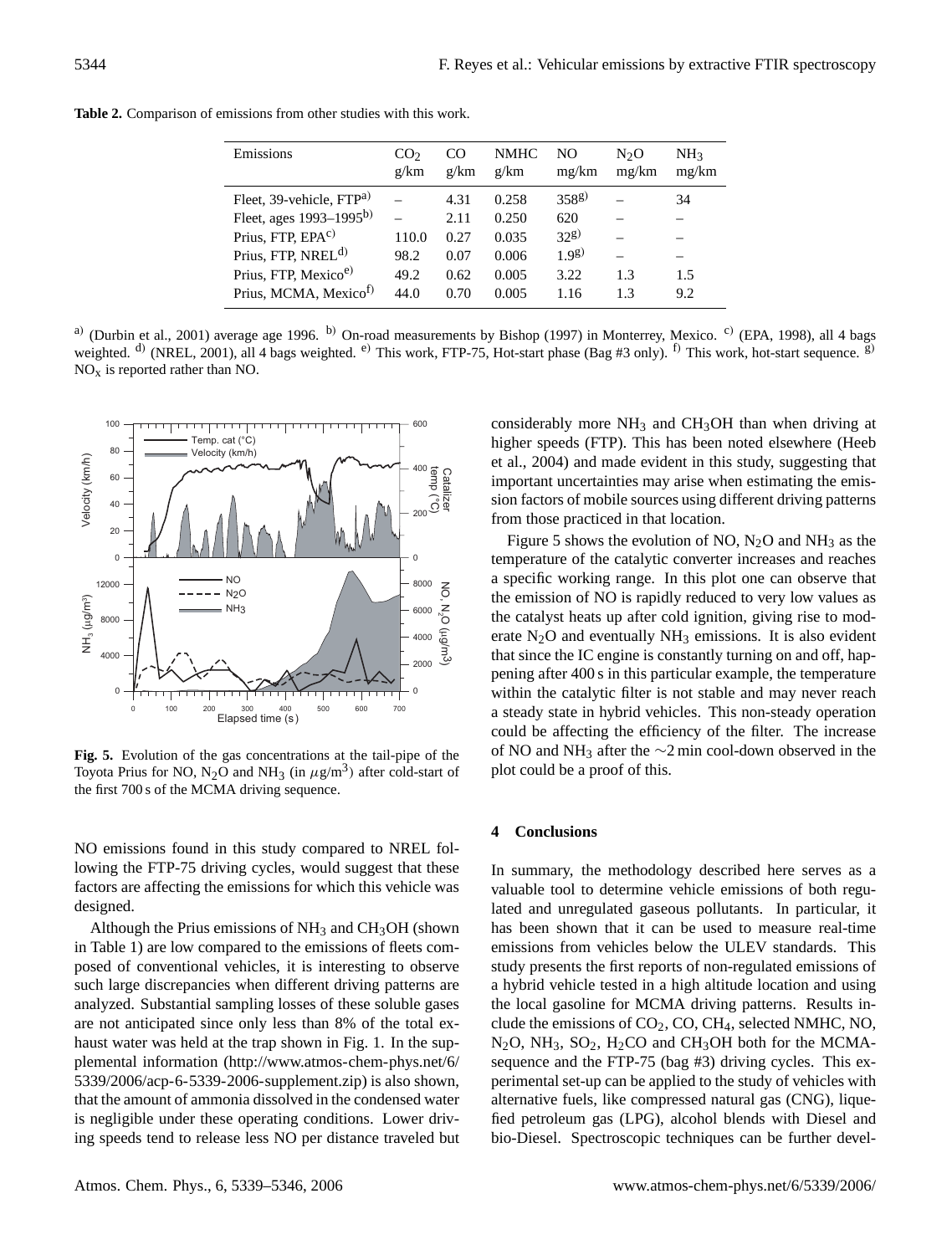oped to satisfy the automotive industry needs to accurately measure the exhausts gases of newer vehicles with higher efficiencies and lower emissions. Furthermore, the detailed and on-line measurement of exhaust gas composition can be used to optimize emission control systems, as indicated above.

Future work will further optimize the FTIR analytical method for specific applications. There is a strong need to measure vehicle emissions for on-road conditions, which together with GPS data, will serve to supplement and evaluate the dynamometer studies. The data acquired for specific rpm and torque can be used as input for the Advisor software (NREL Advisor, 2002), which will be capable of simulating the emissions over any given route for a specific type of vehicle. This information can be extrapolated for a specific fleet composition so that the emissions inventories due to mobile sources could be improved significantly for the MCMA or other regions.

*Acknowledgements.* This research has been funded by UNAM-DGAPA (PAPIIT-101002), SEMARNAT-CONAYT (C01-0252) and the Earth Sciences Graduate Program of UNAM.

Edited by: C. E. Kolb

#### **References**

- Adachi, M.: Emission measurement techniques for advanced powertrains, Meas. Sci. Technol., 11(10), R113–R129, 2000.
- ASTM: Standard test method for determination of gaseous compounds by extractive direct interface Fourier Transform Infrared (FTIR) Spectroscopy, American Society for Testing and Materials, PA, USA, 2002.
- Ballantyne, V. F., Howes, P., and Stephanson, L.: Nitrous oxide emissions from light-duty vehicles, SAE Technical Paper, No. 940304, 1994.
- Baronick, J., Heller, B., Lach, G., and Ramacher, B.: Impact of sulfur in gasoline on nitrous oxide and other exhaust gas components, SAE Technical Paper, No. 2000-01-0857, 2000.
- Baum, M. M., Kiyomiya, E. S., Kumar, S., and Lappas, A. M., and Lord III, H. C.: Multi-component remote sensing of vehicle exhaust by dispersive absorption spectroscopy. 1. Effect of fuel type and catalyst performance, Environ. Sci. Technol., 34(13), 2851–2858, 2000.
- Berges, M. G. M., Hofmann, R. M., Scharffe, D., and Crutzen, P. J.: Nitrous-oxide emissions from motor-vehicles in tunnels and their global extrapolation, J. Geophys. Res., 98, 18 527–18 531, 1993.
- Bishop, G., Stedman, D., Delagarza, C. J., and Dávalos, F.: On-Road remote sensing of vehicle Emission in Mexico, Environ. Sci. Technol., 31(12), 3505–3510, 1997.
- CARB: Procedure for determination of nitrous oxide in automotive exhaust by Fourier Transform Infrared Spectroscopy, pp. 1– 23, California Environmental Protection Agency, El Monnte, Ca, 2004.
- DGN-SECOFI: Contaminación atmosférica-especificaciones sobre protección ambiental que deben reunir los combustibles fósiles

líquidos y gaseosos que se usan en fuentes fijas y móviles, in NORMA Oficial Mexicana NOM-086-ECOL-1994, 1–14, México DF, 1994.

- Durbin, T. D., Norbeck, J. M., Huai, T., and Rhee, S. H.: Investigation of emission rates of ammonia and other toxic and lowlevel compounds using FTIR, Final Report for the South Coast Air Quality Management District under contract No. 99131 by the Bourns College of Engineering Center for Environmental Research and Technology, September, Riverside, CA 92521, 2001.
- Durbin, T. D., Wilson, R. D., Norbeck, J. M., Wayne, J. M., Huai, T., and Rhee, S. H.: Estimates of the emission rates of ammonia from light-duty vehicles using standard chassis dynamometer test cycles, Atmos. Environ., 36, 1475–1482, 2002.
- EPA: Evaluation of a Toyota Prius Hybrid System (THS), United States Environmental Protection Agency (USEPA), Ann Arbor, MI 48105, 1–63, 1998.
- EPA: Method 320; Measurement of vapor phase organic and inorganic emissions by extractive Fourier transform infrared (FTIR) spectroscopy, in: Federal Register, Environmental Protection Agency, 40 CFR Part 63, Appendix A to Part 63-Test Methods, (March 24, 1998), 14 219–14 228, 1998a.
- EPA: Fuel Economy Guide, DOE/EE-0302, U.S. Department of Energy, 1–26, 2005.
- Finlayson-Pitts, B. J. and Pitts, J. N.: Chemistry of the upper and lower atmosphere, Academic Press, San Diego, California, 2000.
- Fraser, M. P. and Cass, G. R.: Detection of excess ammonia emissions from in-use vehicles and the implications for fine particle control, Environ. Sci. Technol., 32(8), 1053–1057, 1998.
- GDF: Inventario de Emisiones de la Zona Metropolitana del Valle de Mexico, Gobierno del Distrito Federal, Secretaria del Medio ´ Ambiente, Mexico D.F., 1–309, 2002. ´
- Gertler, A. W., Sagebiel, J. C., and Cahill, T. A.: Measurements of ammonia emissions from vehicles in a highway tunnel, in Proceedings of the 11th CRC Onroad Vehicle Emissions Workshop, San Diego, CA, March, 2001
- González, O. R. and Galván, Z. A.: Desarrollo de ciclos de manejo característicos de la Ciudad de México, in Memorias del IX Congreso Anual, Soc. Mex. de Ing. Mec., 535–544, 2003.
- Grutter, M.: Multi-Gas analysis of ambient air using FTIR spectroscopy over Mexico City, Atmósfera, 16, 1-13, 2003a.
- Grutter, M., Flores, E., Basaldud, R., and Ruiz-Suárez, L. G.: Openpath FTIR spectroscopic studies of the trace gases over Mexico City, Atmos. Ocean. Opt., 16(3), 232–236, 2003b.
- Heeb, N. V. F., Brühlmann, A. M., Lüscher, S., Saxer, R. T., and Ch. Hug, P.: Presented at 13th Int. scientific symposium on transport and air pollution, September 13–15 Boulder, CO, USA, 149–156, 2004.
- IPCC: Climate Change 2001: The Scientific Basis, Contribution of Working Group I to the Third Assessment Report of the Intergovernmental Panel on Climate Change, edited by: Houghton, J. T., Ding, Y., Griggs, D. J., Noguer, M., van der Linden, P. J., Dai, X., Maskell, K., and Johnson, C. A., pp. 881, Cambridge University Press, Cambridge, United Kingdom and New York, NY, USA, 2001.
- Kean, A. J., Harley, R., Littlejohn, D., and Kendall, G.: On-road measurement of ammonia and other Motor vehicle exhaust emissions, Environ. Sci. Technol., 34(17), 3535–3539, 2000.
- Larry, P. H.: Comparison of Fourier Transform Infrared Spectrometry and 2,4=dinitrophenylhydrazine impinger techniques for the